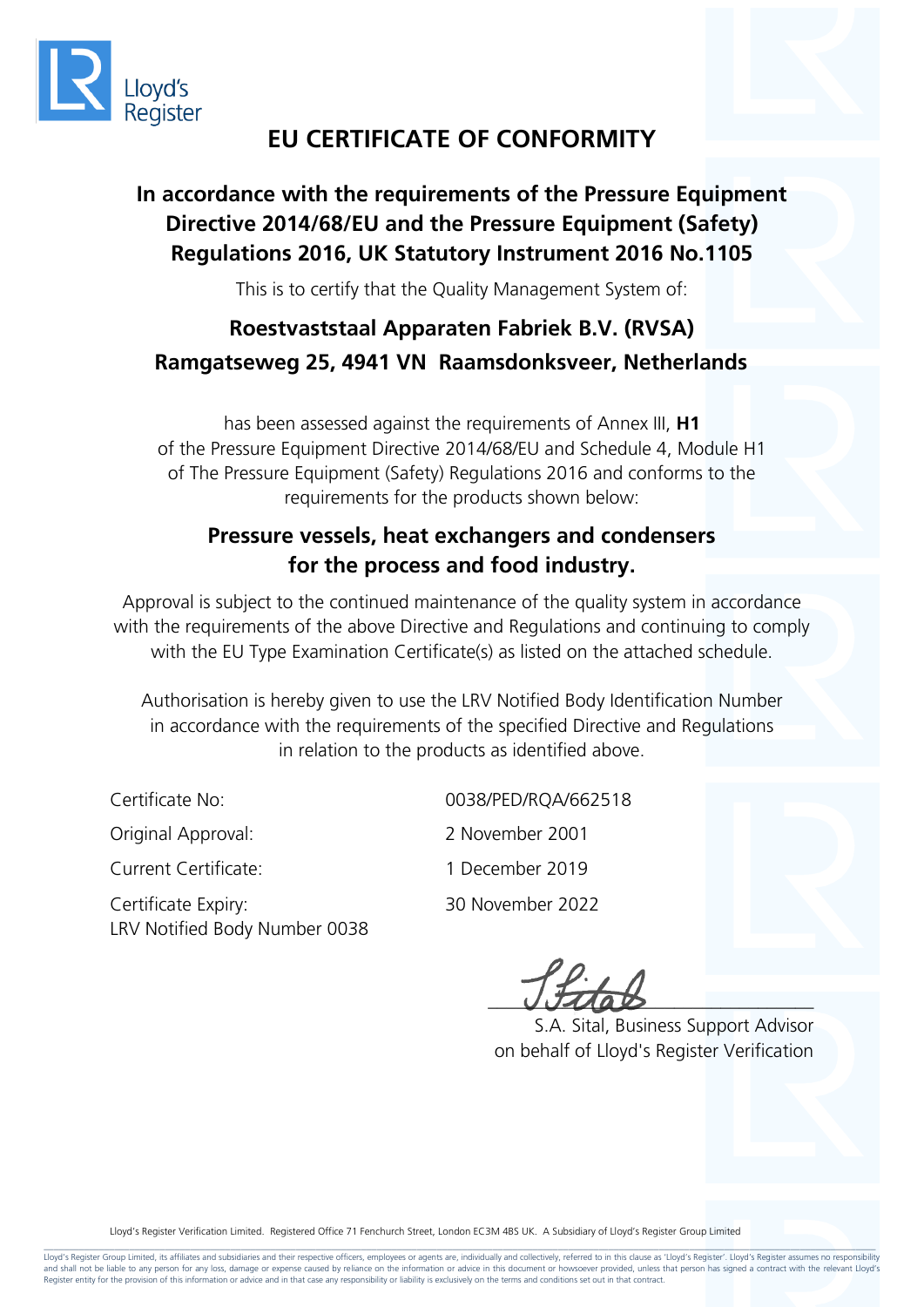

**In accordance with the requirements of the Pressure Equipment Directive 2014/68/EU and the Pressure Equipment (Safety) Regulations 2016, UK Statutory Instrument 2016 No.1105**

## **Roestvaststaal Apparaten Fabriek B.V. (RVSA) Ramgatseweg 25, 4941 VN Raamsdonksveer, Netherlands**

| Certificate Number<br>Product description |         | N                 |
|-------------------------------------------|---------|-------------------|
| Vessel VY-54                              | 9001577 | П                 |
| Pre Filtervessel                          | 9001443 | $\mathsf{L}$      |
| Pre Filtervessel                          | 9001444 | $\lfloor$         |
| After Filtervessel                        | 9001445 | $\lfloor$         |
| After Filtervessel                        | 9001445 | $\lfloor$         |
| After Filtervessel                        | 9001446 | $\Box$            |
| After Filtervessel                        | 9001446 | $\lfloor$         |
| Filter Vessel                             | 9001626 | $\lfloor$         |
| Filter Vessel                             | 9001626 | $\mathsf{L}$      |
| Filter Vessel                             | 9001625 | $\lfloor \rfloor$ |
| Pressure Vessel                           | 9001716 | П                 |
| Pressure Vessel                           | 9001717 | П                 |
| Pressure Vessel                           | 9001718 | $\lfloor$         |
| Pressure Vessel FK-7.5                    | 9001213 | $\lfloor$         |
| Pressure Vessel FK-7.5                    | 9001213 | $\lfloor$         |
| Pressure Vessel FK-7.5                    | 9001213 | П                 |
| Pressure Vessel                           | 9001952 | Ll                |
| Separator                                 | 9002086 | П                 |
| Condensate Tank                           | 9002195 | Ll                |
|                                           |         |                   |

otified Body oyd's Register Verification 0038 oyd's Register Verification 0038 oyd's Register Verification 0038 oyd's Register Verification 0038 oyd's Register Verification 0038 oyd's Register Verification 0038 oyd's Register Verification 0038 oyd's Register Verification 0038 oyd's Register Verification 0038 oyd's Register Verification 0038 oyd's Register Verification 0038 oyd's Register Verification 0038 oyd's Register Verification 0038 oyd's Register Verification 0038 oyd's Register Verification 0038 oyd's Register Verification 0038 oyd's Register Verification 0038 oyd's Register Verification 0038 oyd's Register Verification 0038

Date of Schedule Issue: 1 December 2019

LRV Notified Body Number 0038

Schedule Issue: 04

 $rac{0.4488}{0.4488}$ 

 S.A. Sital, Business Support Advisor on behalf of Lloyd's Register Verification

Page 1 of 5

Lloyd's Register Verification Limited. Registered Office 71 Fenchurch Street, London EC3M 4BS UK. A Subsidiary of Lloyd's Register Group Limited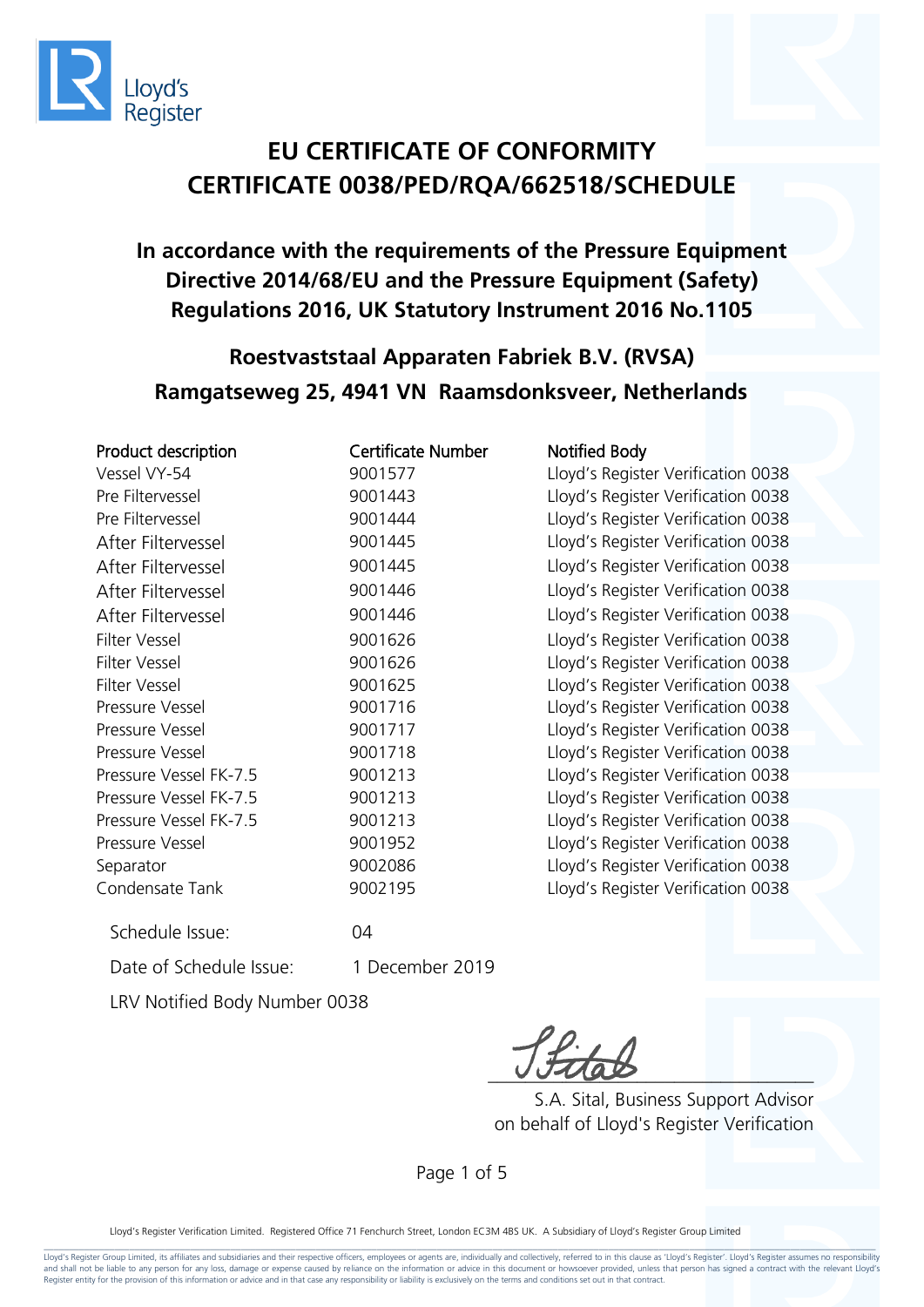

#### **In accordance with the requirements of the Pressure Equipment Directive 2014/68/EU and the Pressure Equipment (Safety) Regulations 2016, UK Statutory Instrument 2016 No.1105**

## **Roestvaststaal Apparaten Fabriek B.V. (RVSA) Ramgatseweg 25, 4941 VN Raamsdonksveer, Netherlands**

| Product description     | <b>Certificate Number</b> | <b>Notified Body</b> |
|-------------------------|---------------------------|----------------------|
| Pressure Vessel FK-12.5 | 9002269                   | Lloyd's Registe      |
| Pressure Vessel FK-5    | 9002425                   | Lloyd's Registe      |
| Flashtank               | 8038856                   | Lloyd's Registe      |
| Vacuum-Buffertank VV-01 | 9002641                   | Lloyd's Registe      |
| Pressure Vessel         | 9001716                   | Lloyd's Registe      |
| Pressure Vessel         | 9001716                   | Lloyd's Registe      |
| Nitrogen Buffer Vessel  | 9003059                   | Lloyd's Registe      |
| Killer Solution Vessel  | 9003060                   | Lloyd's Registe      |
| Killer Solution Vessel  | 9003060                   | Lloyd's Registe      |
| Killer Solution Vessel  | 9003060                   | Lloyd's Registe      |
| Heat Exchanger          | 9003087                   | Lloyd's Registe      |
| Heat Exchanger          | 9003087                   | Lloyd's Registe      |
| Pressure Vessel         | 9003162                   | Lloyd's Registe      |
| Pressure Vessel         | 9003162                   | Lloyd's Registe      |
| Pressure Vessel         | 9003162                   | Lloyd's Registe      |
| Pressure Vessel         | 9003162                   | Lloyd's Registe      |
| Pasteuriser             | 9003279                   | Lloyd's Registe      |
| Pressure Vessel         | 9003572                   | Lloyd's Registe      |
| Pressure Vessel         | 9003572                   | Lloyd's Registe      |
| Pressure Vessel         | 9003572                   | Lloyd's Registe      |

Schedule Issue: 04

Date of Schedule Issue: 1 December 2019

LRV Notified Body Number 0038

 $UULQD$ 

 S.A. Sital, Business Support Advisor on behalf of Lloyd's Register Verification

Lloyd's Register Verification 0038 Lloyd's Register Verification 0038 Lloyd's Register Verification 0038 Lloyd's Register Verification 0038 Lloyd's Register Verification 0038 Lloyd's Register Verification 0038 Lloyd's Register Verification 0038 Lloyd's Register Verification 0038 Lloyd's Register Verification 0038 Lloyd's Register Verification 0038 Lloyd's Register Verification 0038 Lloyd's Register Verification 0038 Lloyd's Register Verification 0038 Lloyd's Register Verification 0038 Lloyd's Register Verification 0038 Lloyd's Register Verification 0038 Lloyd's Register Verification 0038 Lloyd's Register Verification 0038 Lloyd's Register Verification 0038 Lloyd's Register Verification 0038

Page 2 of 5

Lloyd's Register Verification Limited. Registered Office 71 Fenchurch Street, London EC3M 4BS UK. A Subsidiary of Lloyd's Register Group Limited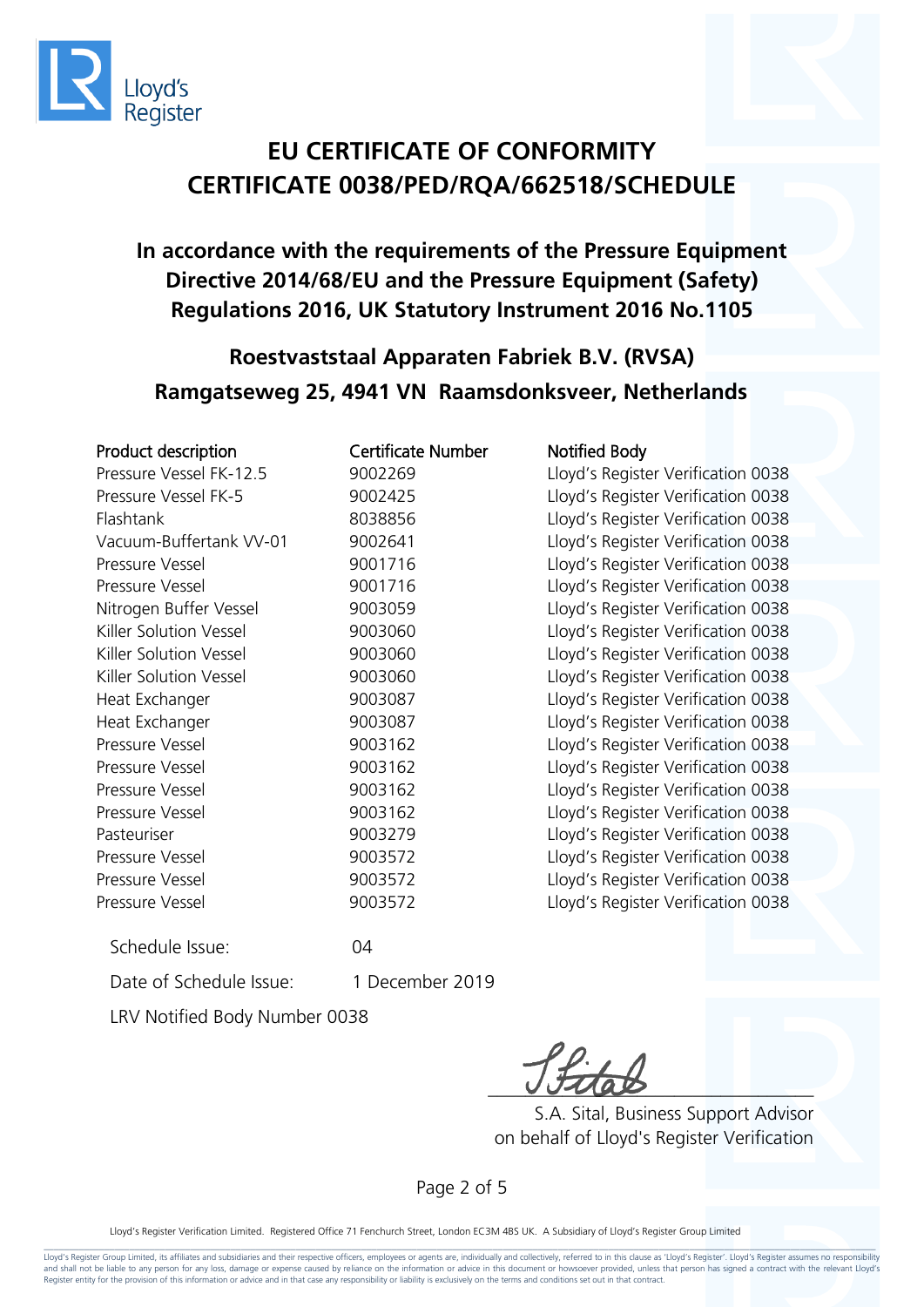

#### **In accordance with the requirements of the Pressure Equipment Directive 2014/68/EU and the Pressure Equipment (Safety) Regulations 2016, UK Statutory Instrument 2016 No.1105**

## **Roestvaststaal Apparaten Fabriek B.V. (RVSA) Ramgatseweg 25, 4941 VN Raamsdonksveer, Netherlands**

| Product description  | <b>Certificate Number</b> | <b>Notified Body</b>               |
|----------------------|---------------------------|------------------------------------|
| Pressure Vessel      | 9003572                   | Lloyd's Register Verification 0038 |
| Pressure Vessel      | 9003992                   | Lloyd's Register Verification 0038 |
| Pressure Vessel      | 9003992                   | Lloyd's Register Verification 0038 |
| Pressure Vessel      | 9004019                   | Lloyd's Register Verification 0038 |
| Pressure Vessel      | 9004020                   | Lloyd's Register Verification 0038 |
| <b>Buffer Vessel</b> | 9004055                   | Lloyd's Register Verification 0038 |
| <b>Buffer Vessel</b> | 9004103                   | Lloyd's Register Verification 0038 |
| Pressure Vessel      | 9004231                   | Lloyd's Register Verification 0038 |
| Pressure Vessel      | 9004272                   | Lloyd's Register Verification 0038 |
| Pressure Vessel      | 9004268                   | Lloyd's Register Verification 0038 |
| Pressure Vessel      | 9004312                   | Lloyd's Register Verification 0038 |
| Feed Tank            | 9004850                   | Lloyd's Register Verification 0038 |
| Nitrogen Vessel      | 9004967                   | Lloyd's Register Verification 0038 |
| Vacuum Buffertank    | 9005360                   | Lloyd's Register Verification 0038 |
| Vacuum Buffertank    | 9005360                   | Lloyd's Register Verification 0038 |
| Condensate Tank      | 9005516                   | Lloyd's Register Verification 0038 |
| Pressure Vessel FK-5 | 9005539                   | Lloyd's Register Verification 0038 |
| <b>Buffer Tank</b>   | 9005801                   | Lloyd's Register Verification 0038 |
| Pressure Vessel      | 9005828                   | Lloyd's Register Verification 0038 |
| Pressure Vessel      | 9005828                   | Lloyd's Register Verification 0038 |
|                      |                           |                                    |

Schedule Issue: 04

Date of Schedule Issue: 1 December 2019

LRV Notified Body Number 0038

 $UUMab$ 

 S.A. Sital, Business Support Advisor on behalf of Lloyd's Register Verification

Page 3 of 5

Lloyd's Register Verification Limited. Registered Office 71 Fenchurch Street, London EC3M 4BS UK. A Subsidiary of Lloyd's Register Group Limited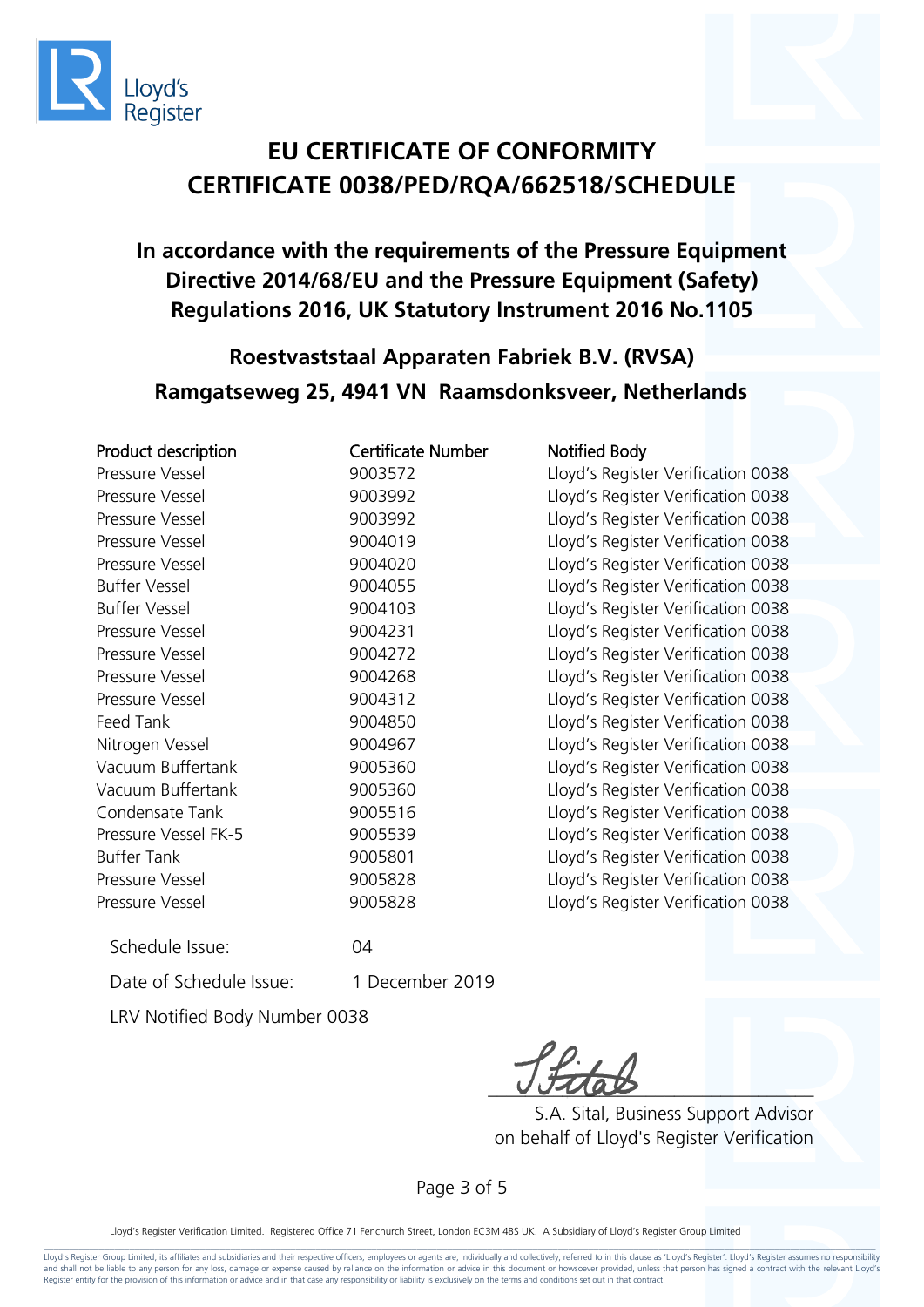

**In accordance with the requirements of the Pressure Equipment Directive 2014/68/EU and the Pressure Equipment (Safety) Regulations 2016, UK Statutory Instrument 2016 No.1105**

#### **Roestvaststaal Apparaten Fabriek B.V. (RVSA) Ramgatseweg 25, 4941 VN Raamsdonksveer, Netherlands**

#### Product description **Certificate Number** Notified Body

Propene Day Tank PED/H1/9006611 Lloyd's Register Verification 0038

Top Tank Fluivac 9005849 Lloyd's Register Verification 0038 Bottom Tank Fluivac 9005849 Lloyd's Register Verification 0038 Pressure Vessel 9005887 Lloyd's Register Verification 0038 Pressure Vessel 2005887 Pressure Vessel Pressure Vessel 9005887 Lloyd's Register Verification 0038 Pressure Vessel 9005887 Lloyd's Register Verification 0038 Top Tank Fluivac 9005849 Lloyd's Register Verification 0038 Bottom Tank Fluivac 9005849 Lloyd's Register Verification 0038 Reactor Vessel 9005896 Lloyd's Register Verification 0038 Top Tank Fluivac 9005849 Lloyd's Register Verification 0038 Bottom Tank Fluivac **9005849** Lloyd's Register Verification 0038 Zeefbehuizing 9006376 Lloyd's Register Verification 0038 Top Tank Fluivac 9005849 Lloyd's Register Verification 0038 Bottom Tank Fluivac 9005849 Lloyd's Register Verification 0038 Pressure Vessel DK-8 9001213 Lloyd's Register Verification 0038 Pentane Polyol Vessel 9006538 Lloyd's Register Verification 0038 Pressure Vessel type A + B PED/H1/9006548 Lloyd's Register Verification 0038 Propene Day Tank PED/H1/9006609 Lloyd's Register Verification 0038 Propene Day Tank PED/H1/9006610 Lloyd's Register Verification 0038

Schedule Issue: 04

Date of Schedule Issue: 1 December 2019

LRV Notified Body Number 0038

 $-$ 

 S.A. Sital, Business Support Advisor on behalf of Lloyd's Register Verification

Page 4 of 5

Lloyd's Register Verification Limited. Registered Office 71 Fenchurch Street, London EC3M 4BS UK. A Subsidiary of Lloyd's Register Group Limited